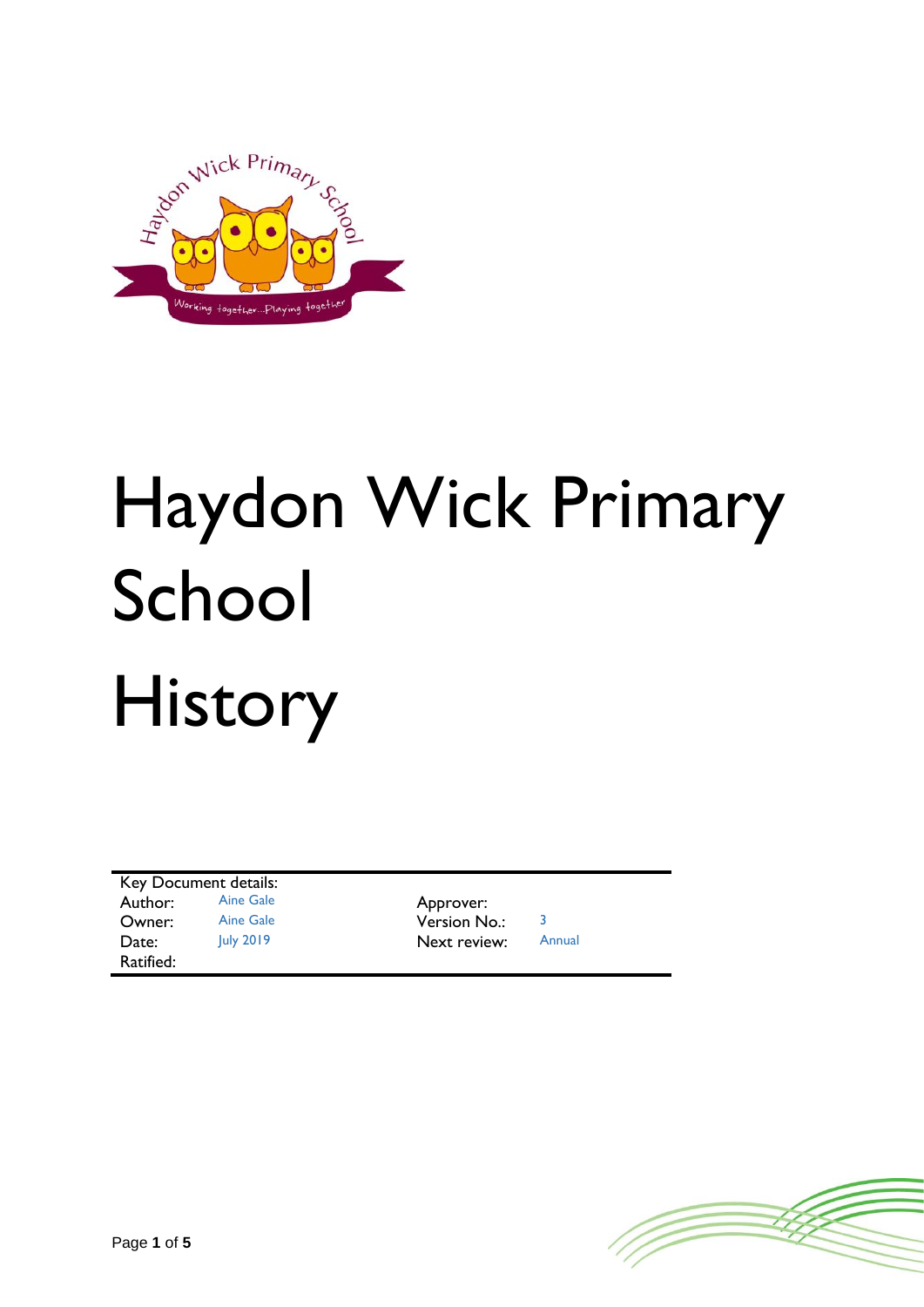'History is an attempt to make meaningful reconstructions of the human past and thereby increase our understanding of the present.'

At Haydon Wick Primary School, we teach history to enable the children to develop a sense of their place in time and to help them to understand different times and cultures so that they can develop their own identity.

We want to stimulate the children's interest and understanding about the life of people who lived in the past. We teach the children a sense of chronology and through this, they develop a sense of identity and a cultural understanding based on their historical heritage. They will learn to value their own and other people's cultures in our modern multicultural Britain.

We teach children to understand how events in the past have influenced our lives today. We also teach them to investigate these past events and by so doing develop the skills of enquiry, analysis, interpretation and problem solving.

## **Aims**

To implement and ensure coverage of Key Stage 1 and Key Stage 2 of the History National Curriculum (2014)

To ensure that all pupils:

- know and understand the history of these islands as a coherent, chronological narrative, from the earliest times to the present day: how people's lives have shaped this nation and how Britain has influenced and been influenced by the wider world
- know and understand significant aspects of the history of the wider world: the nature of ancient civilisations; the expansion and dissolution of empires; characteristic features of past non-European societies; achievements and follies of mankind
- gain and deploy a historically grounded understanding of abstract terms such as 'empire', 'civilisation', 'parliament' and 'peasantry'
- understand historical concepts such as continuity and change, cause and consequence, similarity, difference and significance, and use them to make connections, draw contrasts, analyse trends, frame historically valid questions and create their own structured accounts, including written narratives and analyses
- understand the methods of historical enquiry, including how evidence is used rigorously to make historical claims, and discern how and why contrasting arguments and interpretations of the past have been constructed

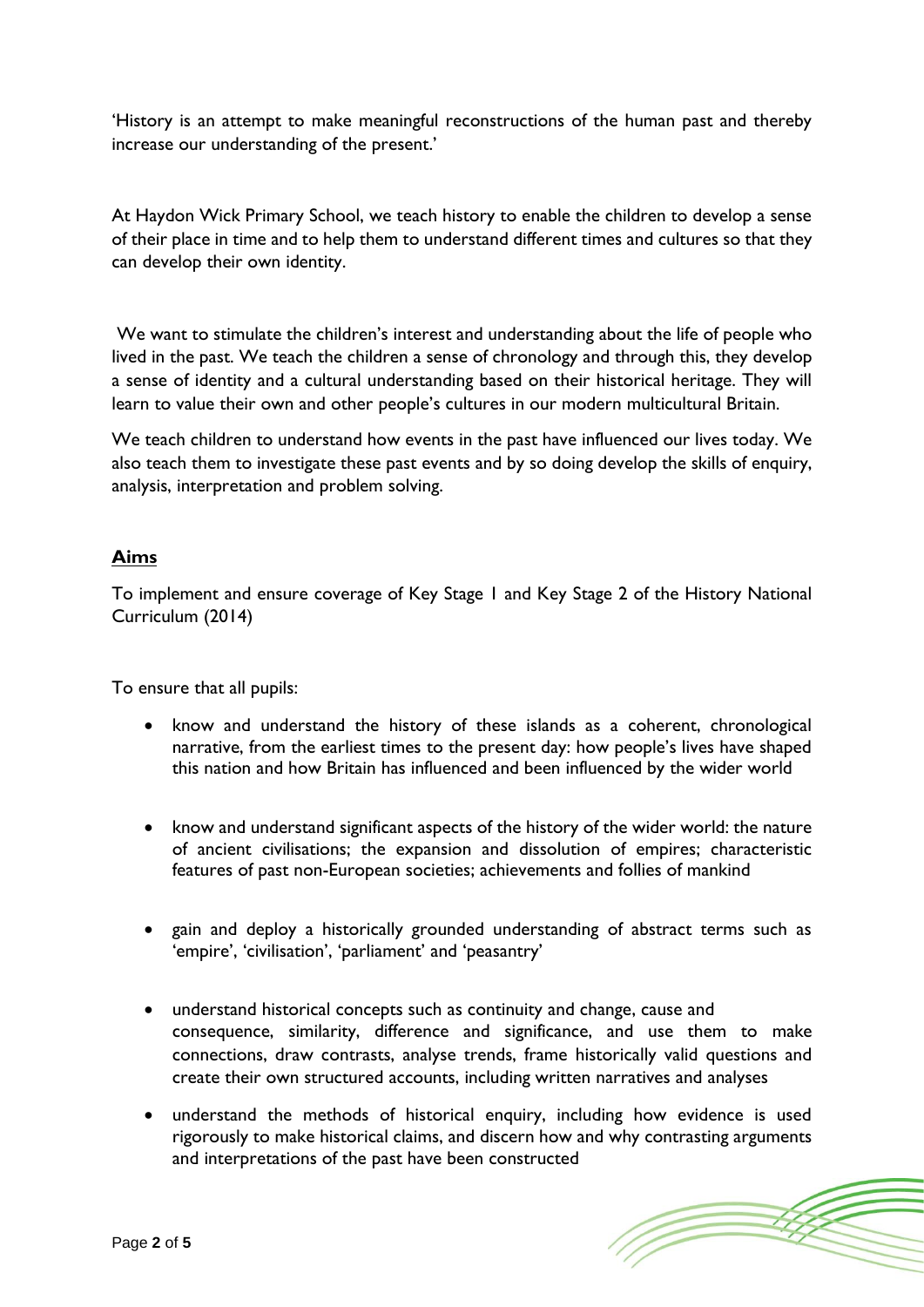• gain historical perspective by placing their growing knowledge into different contexts, understanding the connections between local, regional, national and international history; between cultural, economic, military, political, religious and social history; and between short and long-term timescales.

### **Teaching and Learning**

The National Curriculum statements of attainment and programmes of study are followed by all teachers. By the end of Key Stage 2 all children should have had experience of all statements of attainment.

History will be taught as a class or group activity usually by the children's own teacher.

Visitors are invited to come to school and talk about their experiences of events in the past. We use workshop events to bring History into school in the form of drama and experience days. Classes organise Topic focus days when children dress up and experience crosscurricular events related to their topic of study.

Visits to museums and Historical sights are organised whenever possible. We recognise and value the importance of stories in history teaching and we regard this as an important way of stimulating interest in the past.

History teaching focuses on enabling children to think as historians. Wherever possible we examine historical artefacts and primary sources.

It is our aim to help children understand that historical events can be interpreted in different ways and we should always be asking searching questions like "how do we know?"

Where appropriate we teach History in a cross curricular approach, for example;

ICT- children use ICT in history to enhance their skills in presentation of their research and written work. The internet is used for research. Teachers use interactive whiteboards to enhance their teaching in history lessons.

English- history teaching promotes the skills of reading, writing speaking and listening. For example, in key stage 1 books are widely used in literacy lessons to develop children's knowledge of how people lived in the past and the differences between now and then. At key stage 2 children debate and discuss the lives of people in the past, developing their speaking and listening skills. Role play and drama may be used to enhance children's understanding of the way things were.

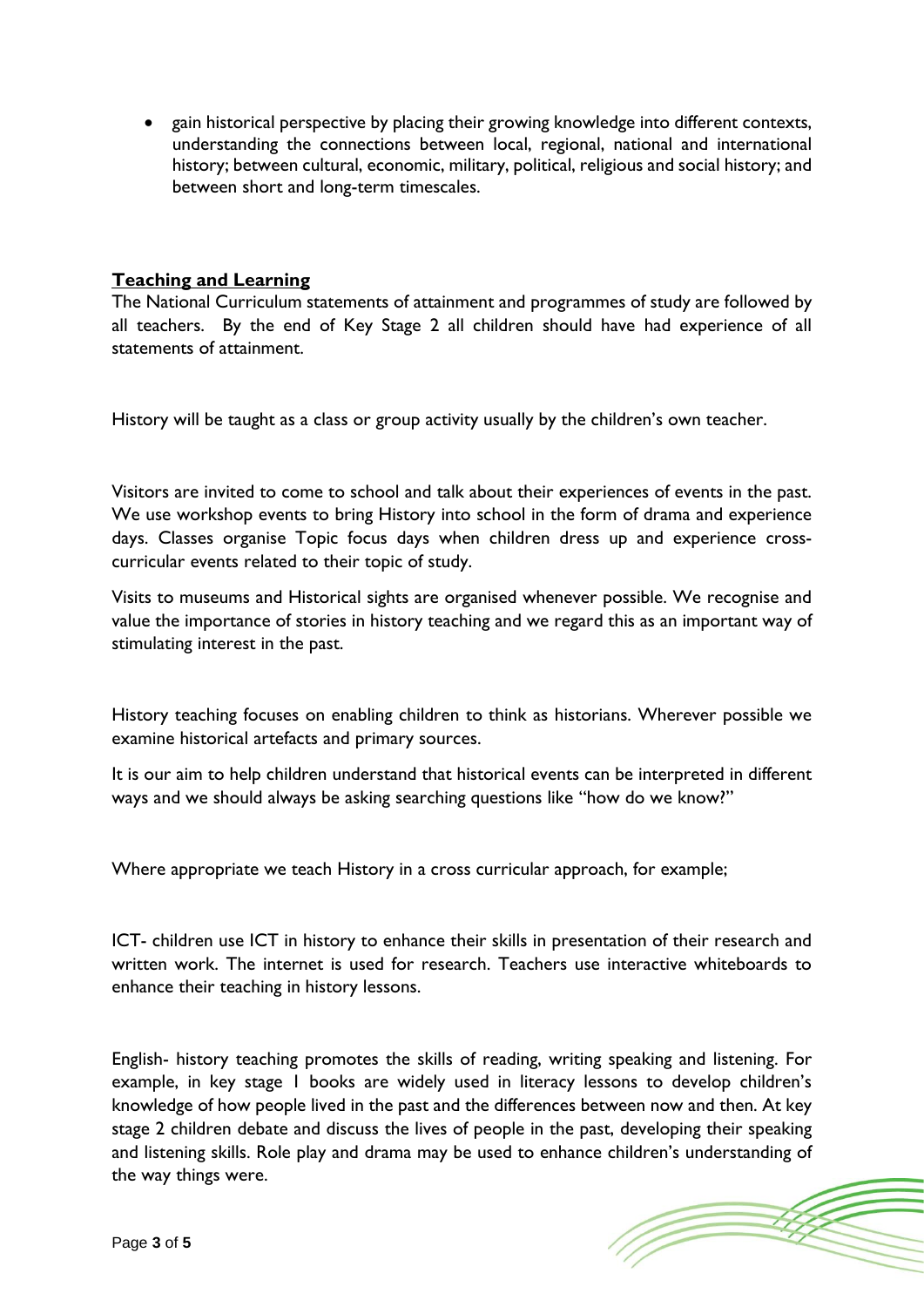Maths- children learn to use numbers when developing a sense of chronology through doing activities such as time lines.

Our medium term planning is on a two-year rotation cycle as we have mixed age classes. In this way, we ensure that children have complete coverage of the national curriculum but do not repeat topics. However, there may be occasions when it will be necessary to use a subject led mini topic for some aspects of the history curriculum.

(The Two Year Topic Cycle is attached to the end of this policy)

### **Progression**

We begin a new history topic by referring to knowledge gained from previous topics studied.

We expect increasing independence when investigating as pupils move through the school drawing evidence from photographs, artefacts, books, documents, along with ICT resources and people if appropriate.

We introduce new and more complex types of evidence, such as plans and documents to the older classes, to develop research skills.

### **Resources**

In every topic, children should have the opportunities to handle first hand evidence. Resources are stored in labelled topic boxes in a central area and are added to regularly. (Topic boxes are currently being developed to cover new aspects of the 2014 History Curriculum and extra resource budget has been allocated for this.)

Resources from The Swindon Learning Centre are ordered by class teachers to complement school resource.

### **Assessment**

Children will be assessed by teachers throughout the Key Stages.

We assess the children's work in history by making informal judgements as we observe children during lessons.

The history subject leader keeps some samples of children's work and selected pieces of work of different abilities are looked at.